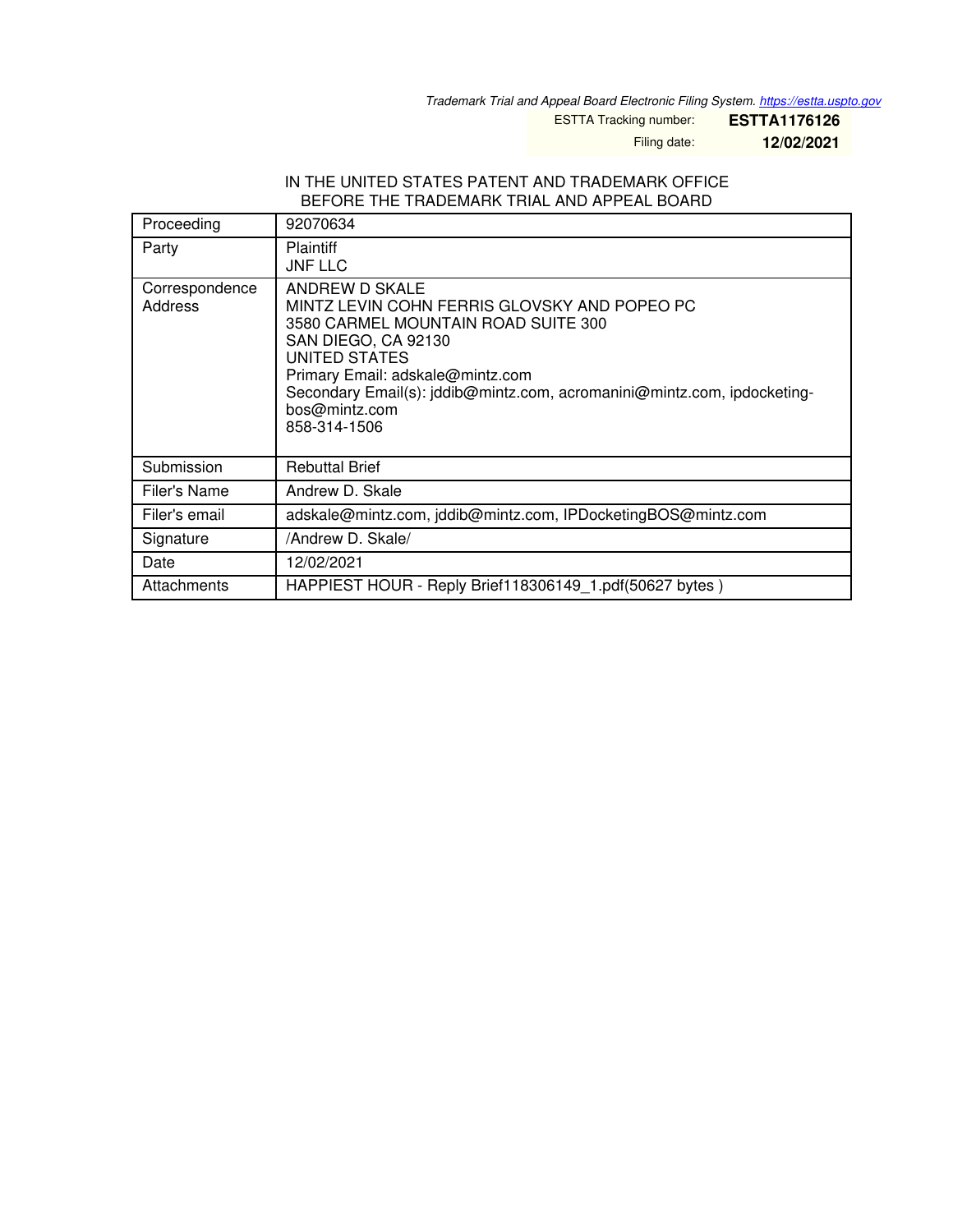# **IN THE UNITED STATES PATENT AND TRADEMARK OFFICE BEFORE THE TRADEMARK TRIAL AND APPEAL BOARD**

In the matter of Registration No. 5,008,661 – HAPPIEST HOUR Registration Date: July 26, 2016

| JNF, LLC                           |             |  |
|------------------------------------|-------------|--|
|                                    | Petitioner, |  |
| v.                                 |             |  |
| Harwood International Incorporated |             |  |
|                                    | Registrant. |  |

Cancellation No. 92070634

# **PETITIONER'S REPLY TRIAL BRIEF IN SUPPORT OF ITS PETITION TO CANCEL**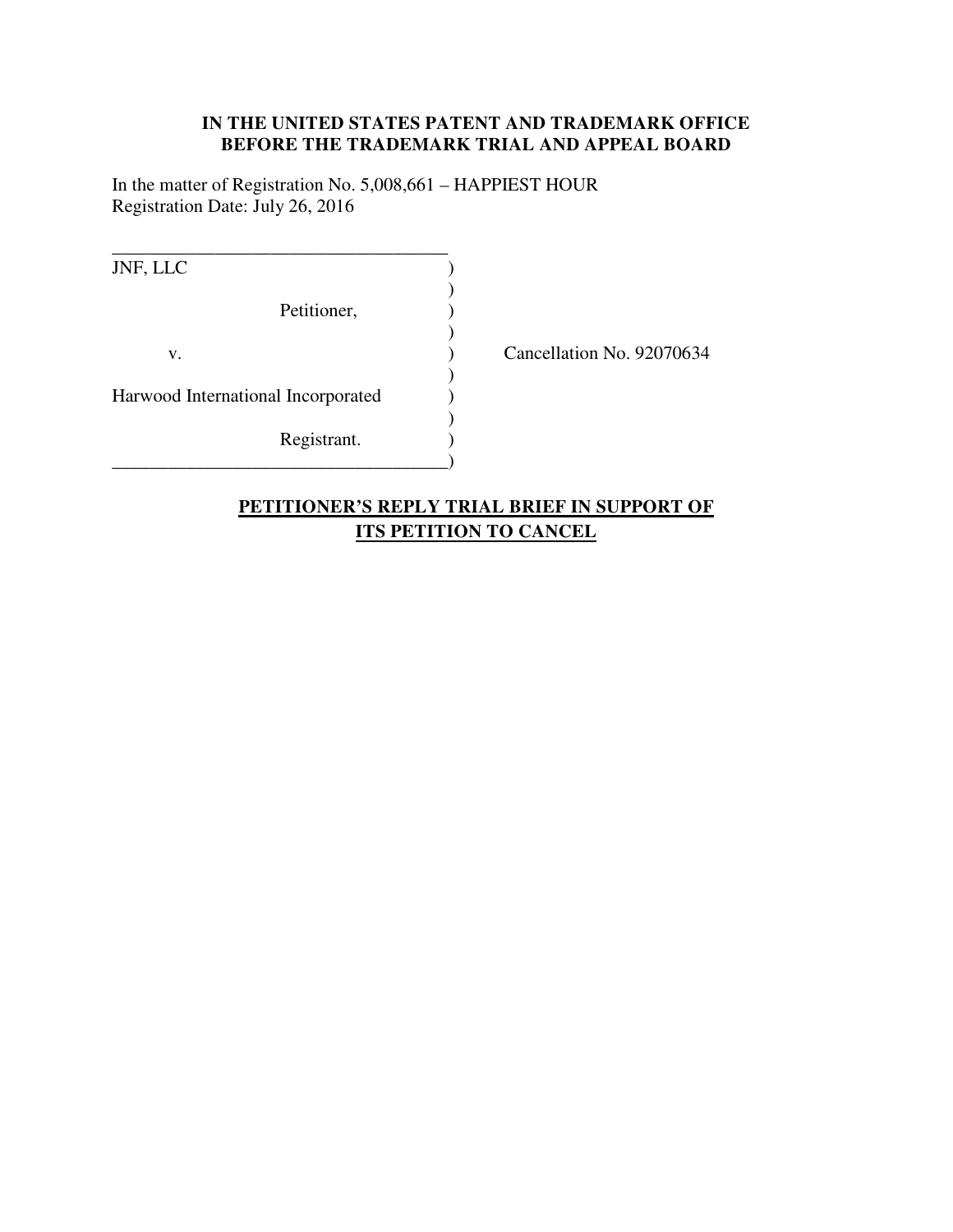# **I. INTRODUCTION**

The Board should grant the Petition to Cancel. Despite Registrant's unsupported claims in its brief, some of the strongest pieces of evidence in this case remain entirely unrebutted. Registrant's brief is silent, for example, with respect to: Petitioner's customer's declaration; a nationwide, September 2, 2014, New York Times article; an August 24, 2014 Grubstreet article; and a September 7, 2014 press release. Registrant also fails to present any credible contrasting evidence of its own. Moreover, Registrant admits that Petitioner has standing, and that there is a likelihood of confusion between the marks.

Instead, Registrant makes a single argument (priority of use), for which its entire argument is built on a single document—an inadmissible Google street view image with an imprecise date. In Registrant's view, the "October 2014" date depicted on that image calls into question not only the restaurant founder's recollection about when the signage was installed, but invalidates this *entire* case. For good measure, Registrant throws in unsupported, false *ad hominem* accusations at Petitioner's founder.

Dates listed on historical Google images of street views are admittedly imprecise. As Google itself makes clear, the listed date "means that the images shown were captured on or before that date." Here, "October 2014" thus could mean either that the signage was installed in September 2014 (while the image was actually captured before the sign went up), or that the sign went up on October 2, 2014 (which still pre-dates Registrant's registration). In short, Google street views are not admissible "evidence" for a good reason, and the Board routinely refuses to consider such unauthenticated internet evidence as proof of priority.

In this case, the evidence speaks for itself. After taking many proactive and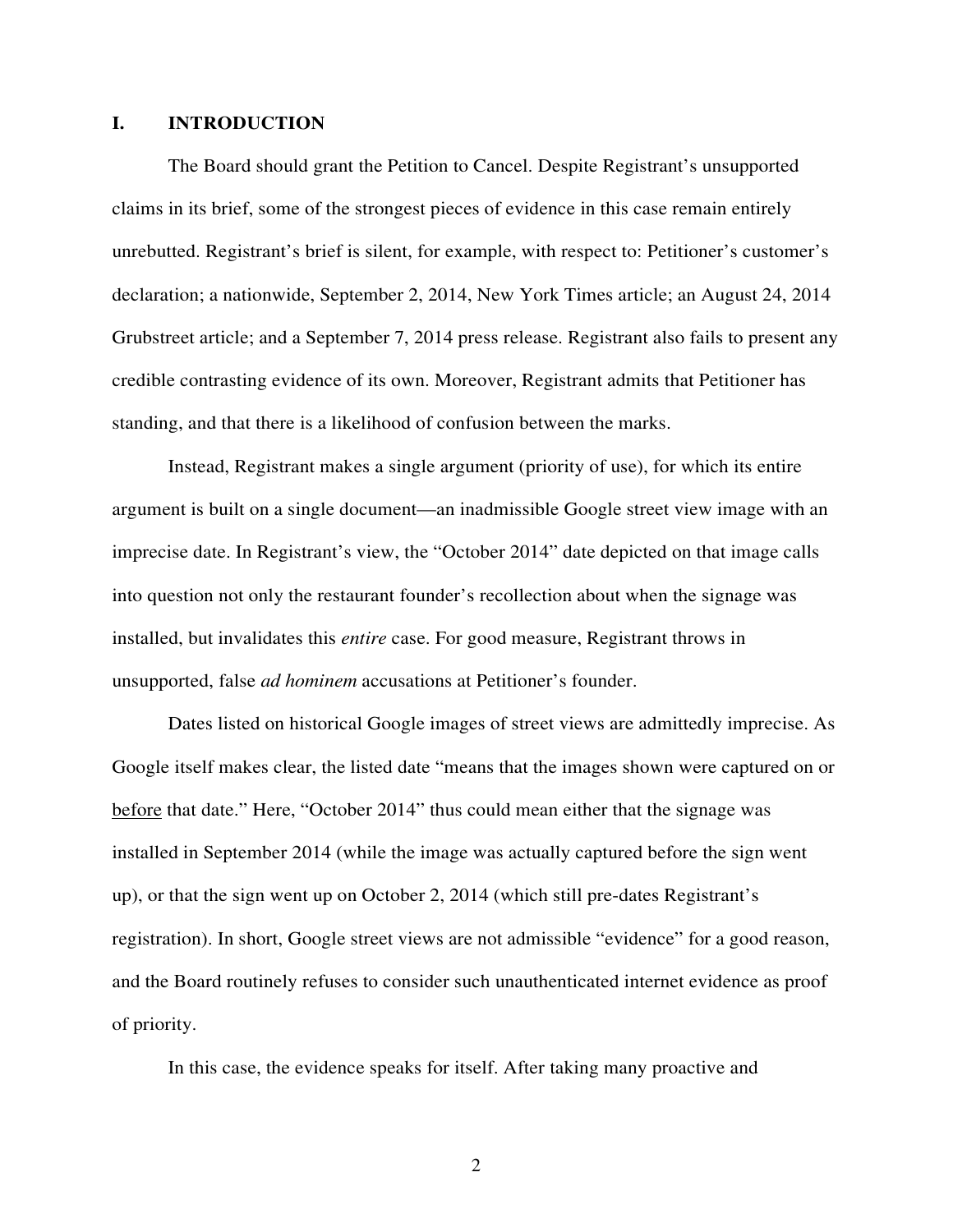documented steps, Petitioner's restaurant dream culminated in a September 2014 soft opening—with some 200 guests, paid staff, press releases, printed menus, accepted reservations, publicity from the New York Times and other newspapers, and a successful restaurant journey that continues well into today. Meanwhile, Registrant stood by and did nothing for another year. The timeline of events strongly suggests that Registrant misappropriated Petitioner's name after reading a New York Times article and rushed to register it. Unfortunately for Registrant, by the time of its registration, Petitioner's restaurant was already operating.

Most notably, Registrant does not actually dispute that Petitioner's soft opening took place in September 2014 but argues only that this does not establish priority because it was merely "a gathering of friends who did not pay for their food." This ignores both the evidence and the precedent. Because Registrant fails to rebut or even address key evidence of Petitioner's prior use, and Petitioner has met all the requirements to demonstrate priority of use, the Board should grant this Petition for Cancellation.

### **II. ARGUMENT**

#### **A. Petitioner Presented Credible, Unrefuted Evidence of Prior Use**

Registrant fails to rebut the overwhelming evidence of Petitioner's prior use and does not even challenge most of it. *See* Registrant's Brief, Docket Item 37 at p. 10. Indeed, Registrant does not even address the New York Times or Grubstreet articles, credible testimony from a witness who attended Petitioner's soft opening, and numerous other articles and press releases. [28 TTABVUE; Exhibit B, at 18-21; Exhibit C, at 22-24; Exhibit E, at 29-46; Exhibit F, at 47- 51; Exhibit G, at 53-54]. Instead, Registrant faults Petitioner for not recalling specific details from *seven* years ago, including "what exactly took place on September 7, 2014." *Id.* at pp. 9-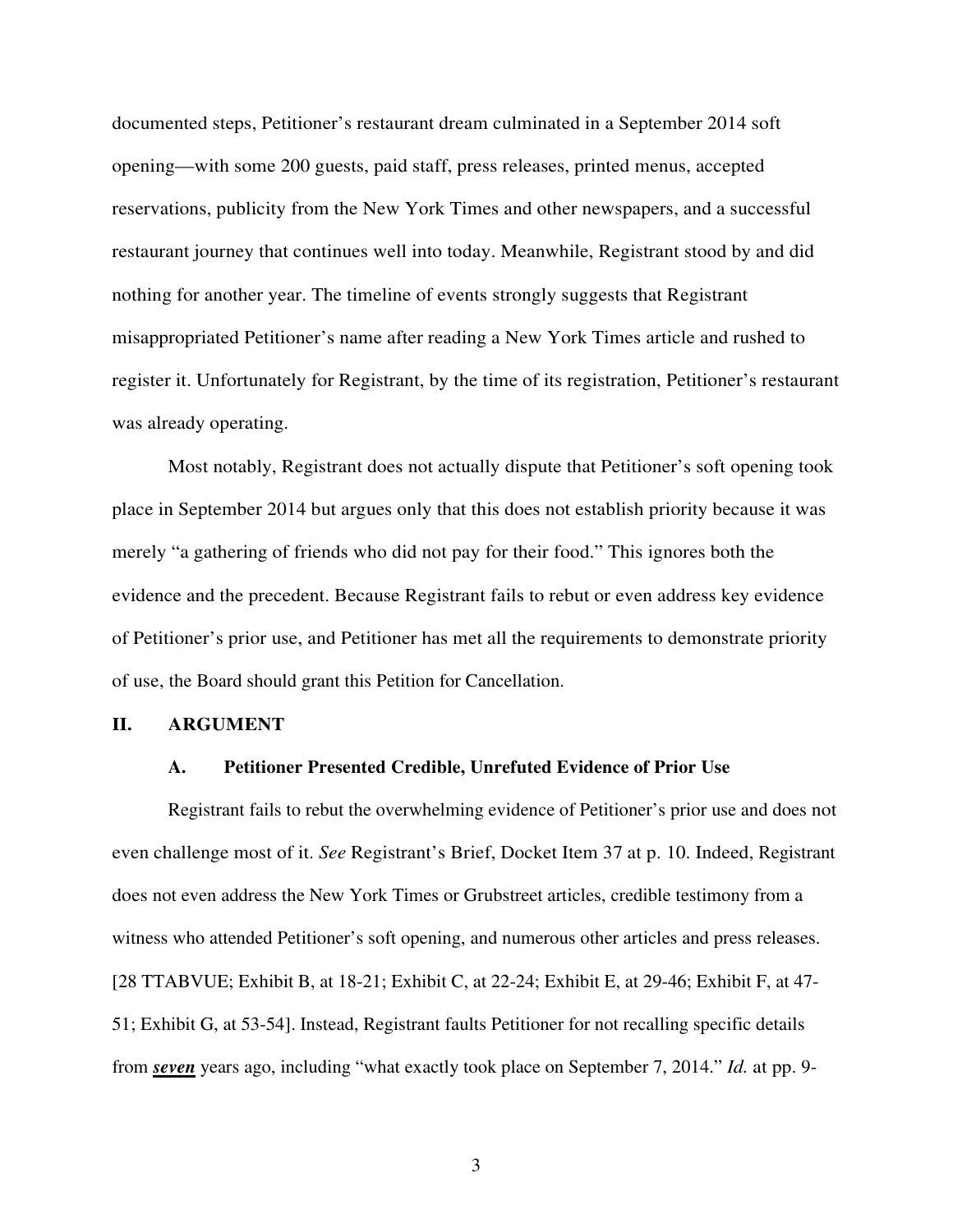10, 13 (attempting to discredit John Neidich's because he could not recall every detail of 2014 events during his 2021 deposition).

In an effort to distract the Board from credible, unrefuted, and extensive evidence of Petitioner's prior use, Registrant resorted to attacking John Neidich's credibility and even improperly and falsely insinuating that Mr. Neidich has a criminal past. *See* Registrant's Brief, Docket Item 37 at p. 9, n. 2. These *ad hominem* attacks are misleading and rest entirely on one single issue. After Mr. Neidich testified that his restaurant had signage before October 2014, Petitioner confronted him with an unauthenticated Google street view map—falsely representing it to be an image definitively taken in "October 2014." On that image, there was no signage. As discussed below, however, this is not reliable evidence because historical Google images such as this one do not bear precise dates. As Google itself clarifies, and as discussed below, the listed date can actually post-date the image capture date. Registrant's "key" evidence is thus not only unreliable but entirely inadmissible, leaving Mr. Niedich's credibility intact.

In addition to Mr. Niedich's testimony, moreover, there was uncontroverted testimony from another witness, which Registrant *does not even address*. Such deponent's "credible testimony, coupled with corroborating evidence, satisfies petitioner's burden of proof in showing, by a preponderance of the evidence, that it has priority of use." *Kohler Co. v. Baldwin Hardware Corp.*, 82 USPQ.2d 1100, at 9 (T.T.A.B. 2007). Oral testimony, alone, "if sufficiently probative, is normally satisfactory to establish priority." *Pamela Mayo a/k/a Gfire*, No. 9205062, 2015 WL 6166660, at \*2 (Sept. 28, 2015) (citing cases); *Rlp Ventures, LLC*, No. 91240378, 2021 WL 252691, at \*8 (Jan. 4, 2021) (Opposer established priority where "the declarations lack[ed] persuasive detail" but were "consistent and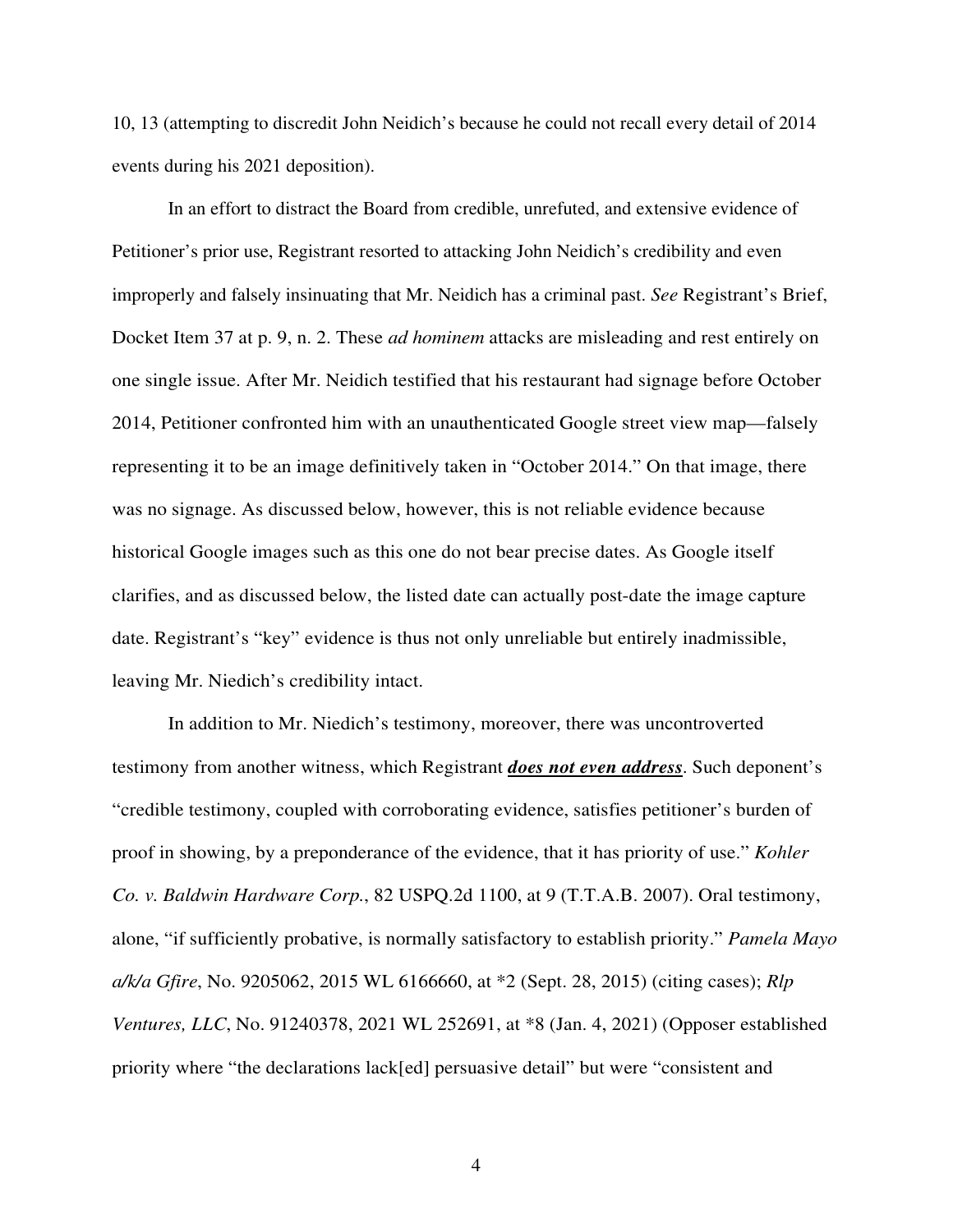uncontroverted in asserting personal knowledge of the use." $)$ .<sup>1</sup>

As its next diversion, Registrant tried to argue that the soft opening of a restaurant is not use "in the ordinary course of trade" but, rather, can only amount to use-analogous-totrademark use. *See* Registrant's Brief, Docket Item 37 at p. 10. This again, is false. To support this argument, Registrant claims that the Board previously considered the significance of the soft opening and outlined clear guidelines, namely: "In the situation where a restaurant is not fully operational, then the analysis shifts to whether there is use-analogous-to trademark use, since traditional use in commerce is not implicated." *Id.* at p. 11 (citing *LP Global., Inc.*, 2018 WL 1327172, n.13 (Mar. 13, 2018).

This is false. *LP Global* did not substantively address soft openings in general, but merely mentioned it in *dicta*. In fact, priority was not even in dispute in that case, so the Board simply commented in passing on the signage and on the soft opening—both occurring in January 2008—as being indicative of that date of first use. *LP Global., Inc.*, 2018 WL 1327172, \*7-8.

In *LP Global*, use was not at issue because "Applicant [did] not argue that it is the senior user" and "all but concede[d] Opposer's priority." This "implicit concession of Opposer's priority . . . established its priority by a preponderance of the evidence." *Id.* at \*8. Priority was not at issue because Opposer opened its restaurant in December 2007—which was undisputedly an entire month before Applicant. *Id.* at \*2. Applicant had a permanent sign installed in January 2008, held a soft opening in January 2008, and held a grand opening in February 2008. *Id.* at \*5. Thus the Board noted in passing that "the nature of Applicant's claimed 'soft opening' . . . in

<sup>&</sup>lt;sup>1</sup> Registrant focuses heavily on the signage of the restaurant. Given the above strong evidence of use, it is immaterial whether or not there was signage prior to October 6, 2014. [*See, e.g.*, 28 TTABVUE; Exhibit B, at 18-21; Exhibit C, at 22-24; Exhibit E, at 29-46; Exhibit F, at 47-51; Exhibit G, at 53-54].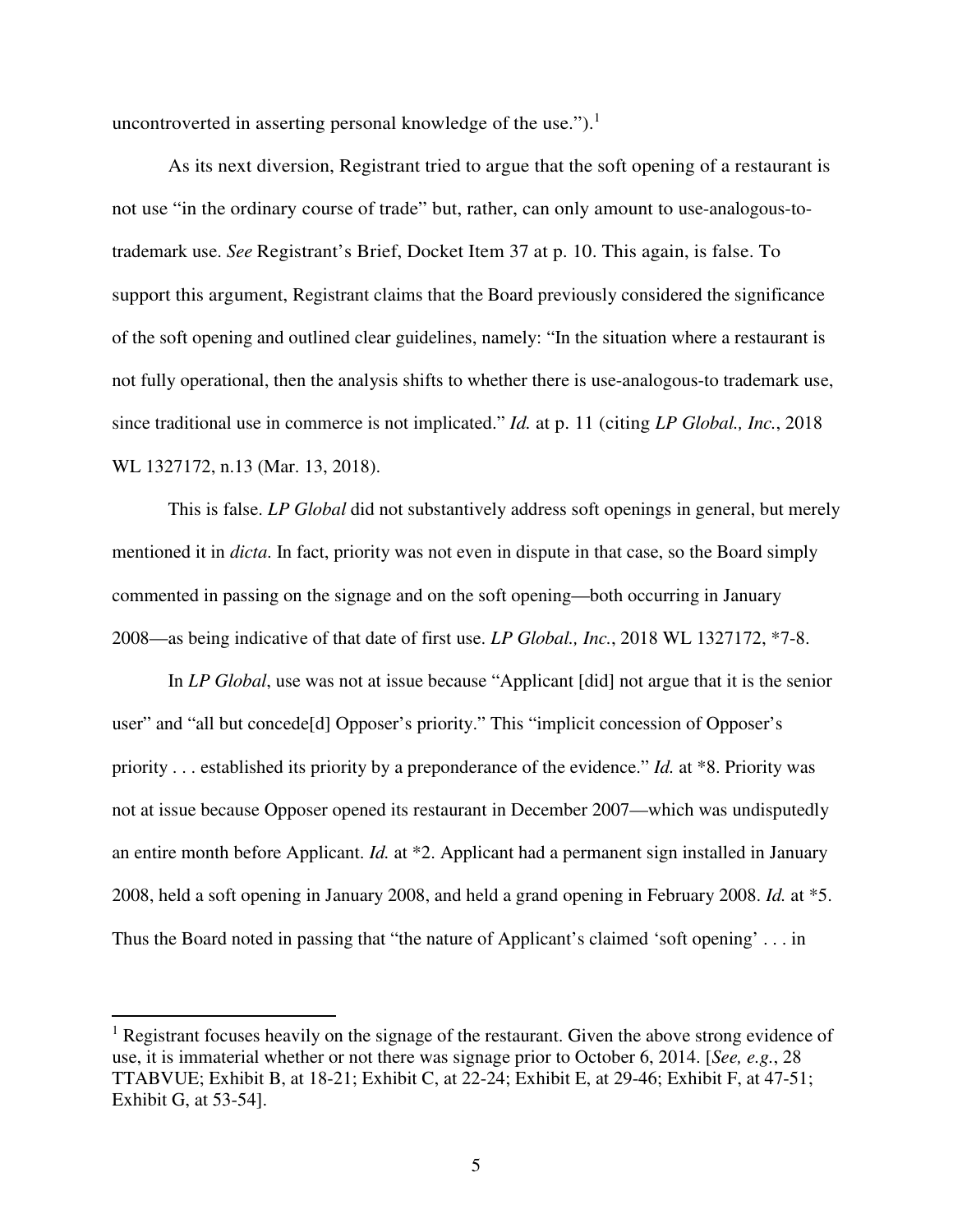January 2008 [was] unclear, but," in any case, the "use of exterior signage . . . in January 2008 was sufficient to create rights in the mark as of then<sup>[1]</sup> *Id.* at \*5, n.13. Nowhere in its analysis did the Board create a "standard," which somehow renders the soft opening of a restaurant as not being "in the ordinary course of trade."

Registrant further tries to discredit Petitioner, by claiming that it did not present enough details from what occurred seven years ago and by arguing that the evidence it did present lacks details. For example, Registrant labeled old 2014 paystubs "scant evidence," implying—without any factual support—that they are false. Yet, the law does not require "perfect" evidence, especially for events occurring seven years ago. Rarely does someone have a perfect recollection and all their documents from that many years ago. That is why the Board can "look at the evidence as a whole, as if each piece of evidence were part of a puzzle which, when fitted together, establishes prior use." *West Florida Seafood Inc. v. Jet Restaurants Inc.*, 31 F.3d 1122, 31 USPQ.2d 1660, 1663 (Fed. Cir. 1994). And when the evidence is considered here, it is more than enough to show prior use.

Further, Registrant attempted to portray *The Blast Blow* as the case involving use "analogous to service mark use" and not a soft opening, "use in commerce" case. Registrant's Brief, Docket Item 37 at p. 11. Registrant is wrong and the case speaks for itself. *The Blast Blow Dry Bar, LLC*, No. 91204769, 2014 WL 108522, \*5 (Jan. 2, 2014) court clearly stated:

> While applicant characterizes the Sikara services not as service mark use, but instead, at best, as use analogous to service mark use, we disagree. In fact, opposer provided hair styling services at the Sikara event and this, coupled with opposer's earlier and simultaneous advertising of its services under the mark, constitutes '*use in commerce*,' notwithstanding that the services were provided free of charge.

*Id.* (emphasis added). Hence, *The Blast Blow* case is about use in commerce. *See id.*  Finally, Registrant even went on to call Petitioner's soft opening a "small gathering of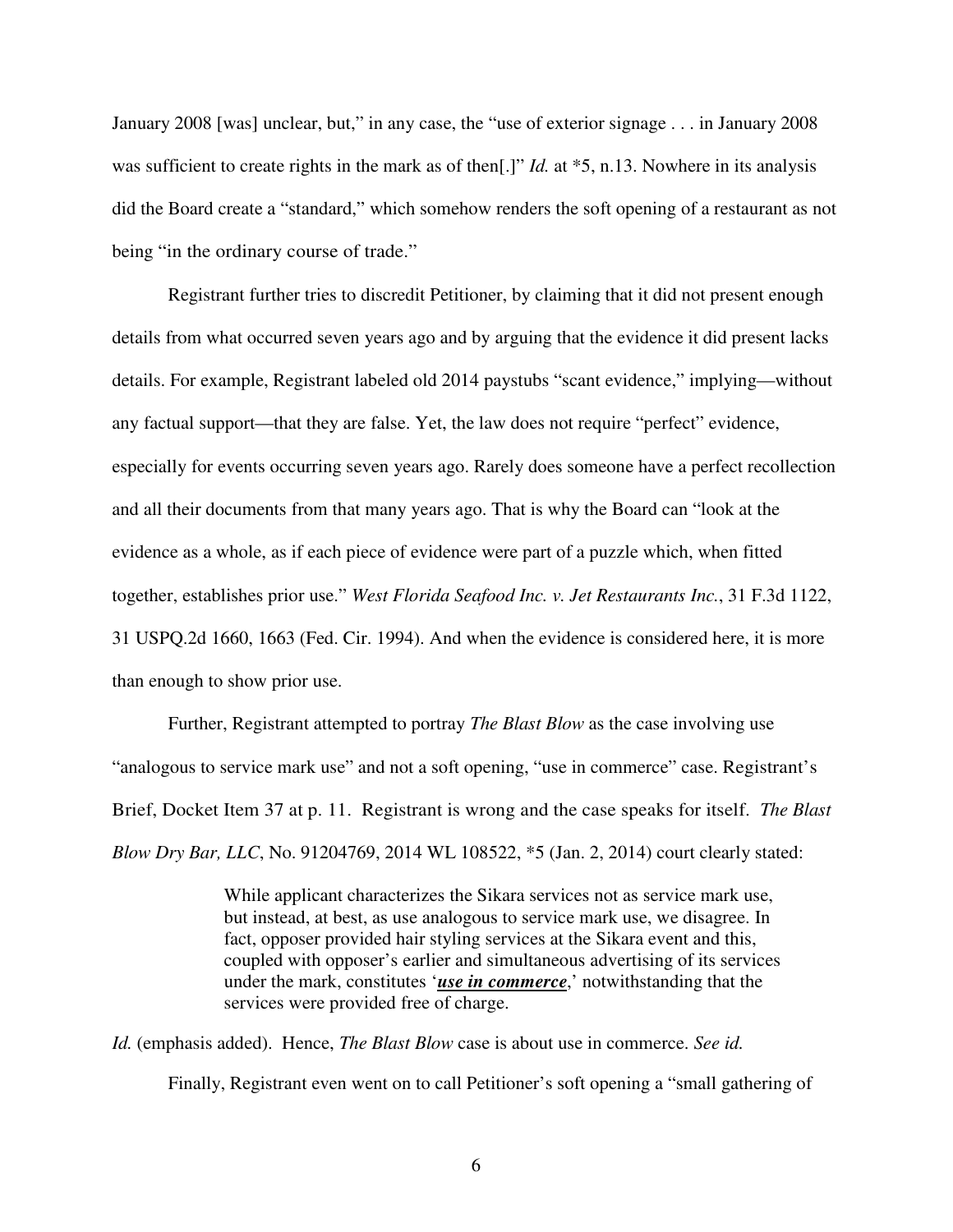friends at no charge." Registrant's Brief, Docket Item 37 at p. 11. This flatly disregards uncontroverted evidence that approximately 200 guests attended Petitioner's soft opening, tips were paid, and staff had been hired and paid. It also disregards *The Blast Blow*'s clear holding that use in commerce can be established even where "the services were provided *free of charge*." *The Blast Blow Dry Bar, LLC*, 2014 WL 108522, \*5 (emphasis added). There is uncontroverted evidence of prior use in commerce here, which Registrant failed to rebut.

# **B. In the Alternative, Petitioner's Use-Analogous-to-Trademark Use Established Priority**

Registrant acknowledges, as it must, that Petitioner can establish priority through prior use or, in the alternative, "through prior use analogous to trademark or service mark use, or any other use sufficient to establish proprietary rights." *See* Registrant's Brief, Docket Item 37 at p. 8 (citing *Herbko Int'l, Inc. v. Kappa Books, Inc.*, 308 F.3d 1156, 1162 (Fed. Cir. 2002)). It then devotes the vast majority of its brief to this analysis. As Registrant's own authority makes clear, this showing does not require direct proof of an association in the public mind. *See T.A.B. Sys. v. Pactel Teletrac*, 77 F.3d 1372, 1375, 37 USPQ.2d 1879, 1882 (Fed. Cir. 1996). And no "particular formality of use or display is necessary to establish trade name rights or rights analogous to a trademark." 3 McCarthy on Trademarks and Unfair Competition § 20:53 (5th ed.).

Here, Petitioner met its burden to show both prior use and use-analogous-to-trademark use, which had a sufficient impact on the purchasing public. Specifically, evidence shows that, in September 2014 there were: numerous unrefuted, independent articles including the New York Times, Grubstreet, work by a PR agency, a press release, work by a menu design agency, salaries paid to staff, printed menus bearing the name "Happiest Hour," restaurant visits from approximately 200 guests, a sign being ordered, and reservations being made and accepted.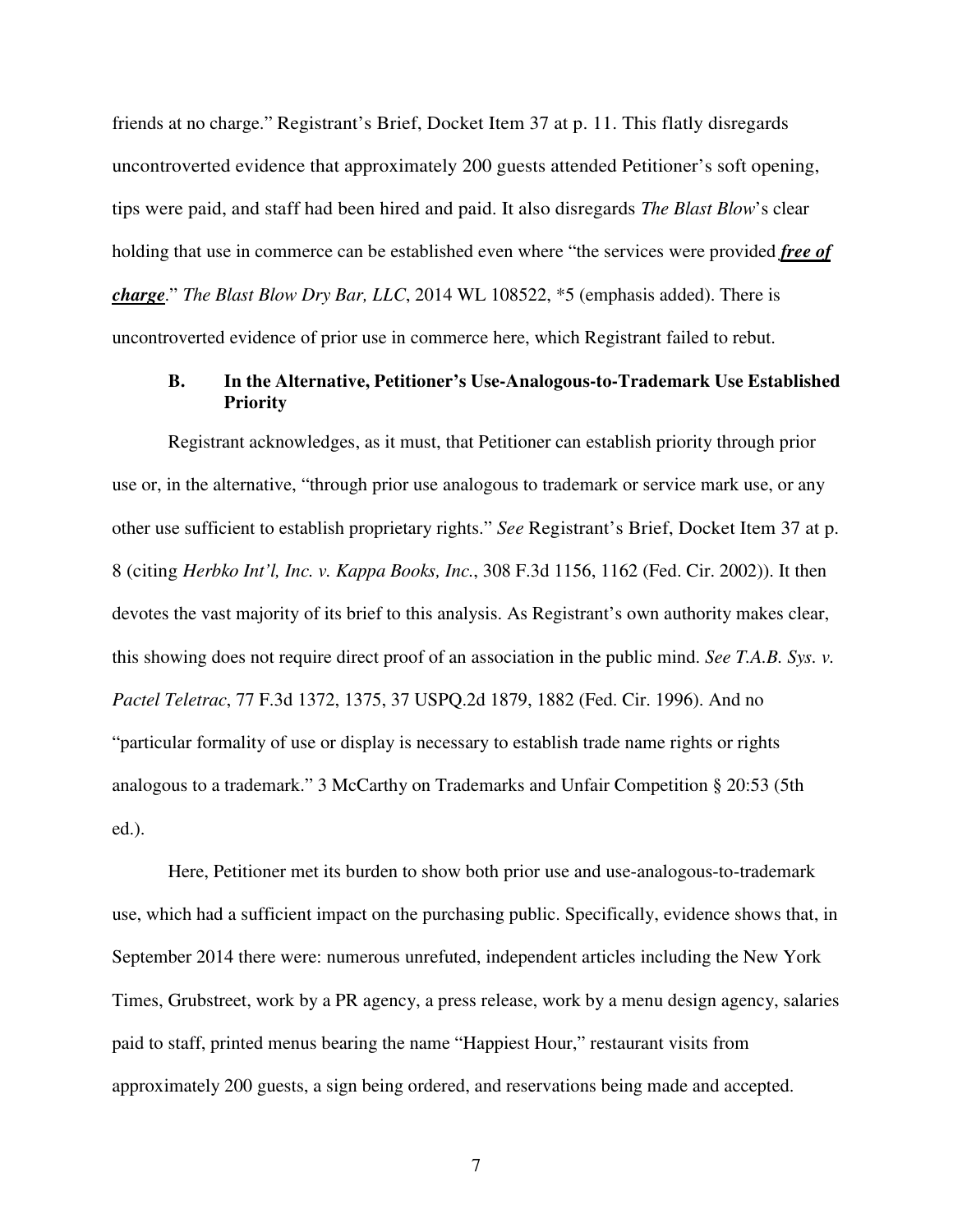There was also likely a sign installed, based on the testimony of John Neidich, to the best of his recollection.<sup>2</sup> Under the law, these are multiple alternative categories of use-analogous-totrademark use.

In *Witco Corp.*, on which Registrant relies, the TTAB found that product guides and promotional literature "might well establish" priority. *Malcolm Nicol & Co. v. Witco Corp.*, 881 F.2d 1063, 1064 (Fed. Cir. 1989) (affirming TTAB's grant of petition for cancellation)*.* But the petitioner "can go further than that with direct testimony and evidence." *Id.* Indeed, *Witco Corp.* went on to hold that "in relying on § 2(d) of the Lanham Act as a ground of opposition, it is not necessary that an opposer prove prior use of a similar term in a strict trademark sense." *Id*. at 1065. Examples of use analogous to trademark use include use "in advertising brochures, in catalogues and newspapers, and in press releases and trade publications." *Id.*

Indeed, testimony from only two witnesses regarding use, "corroborated by some of the documentary evidence," is sufficed to establish priority. *Id.* Identical facts are present here: there were press releases, news articles, and a promotional draft menu, which all established priority. Petitioner's Brief, Docket Item 36 at pp. 11-15. Additionally, Petitioner provided testimony from two witnesses, corroborated by documentary evidence, such as paystubs and dated menus. *Id.* Under Registrant's own authority, this undisputed evidence constitutes use-analogous-totrademark use and is sufficient to establish priority.

Registrant also relies on *T.A.B. Sys. v. Pactel Teletrac*, which similarly does not help its case. 77 F.3d 1372, 1377 (Fed. Cir. 1996). In *T.A.B. Sys.*, in a sharp contrast to this case, there

 $2$  Hence, Registrant's argument of there being no "press release or news article [that] created an association in the minds of the purchasing public" or "any press release or news article [that] created a substantial impact on the purchasing public" is wrong, especially when the publications are as widespread as The New York Times. *See* Registrant's Brief, Docket Item 37 at p. 16.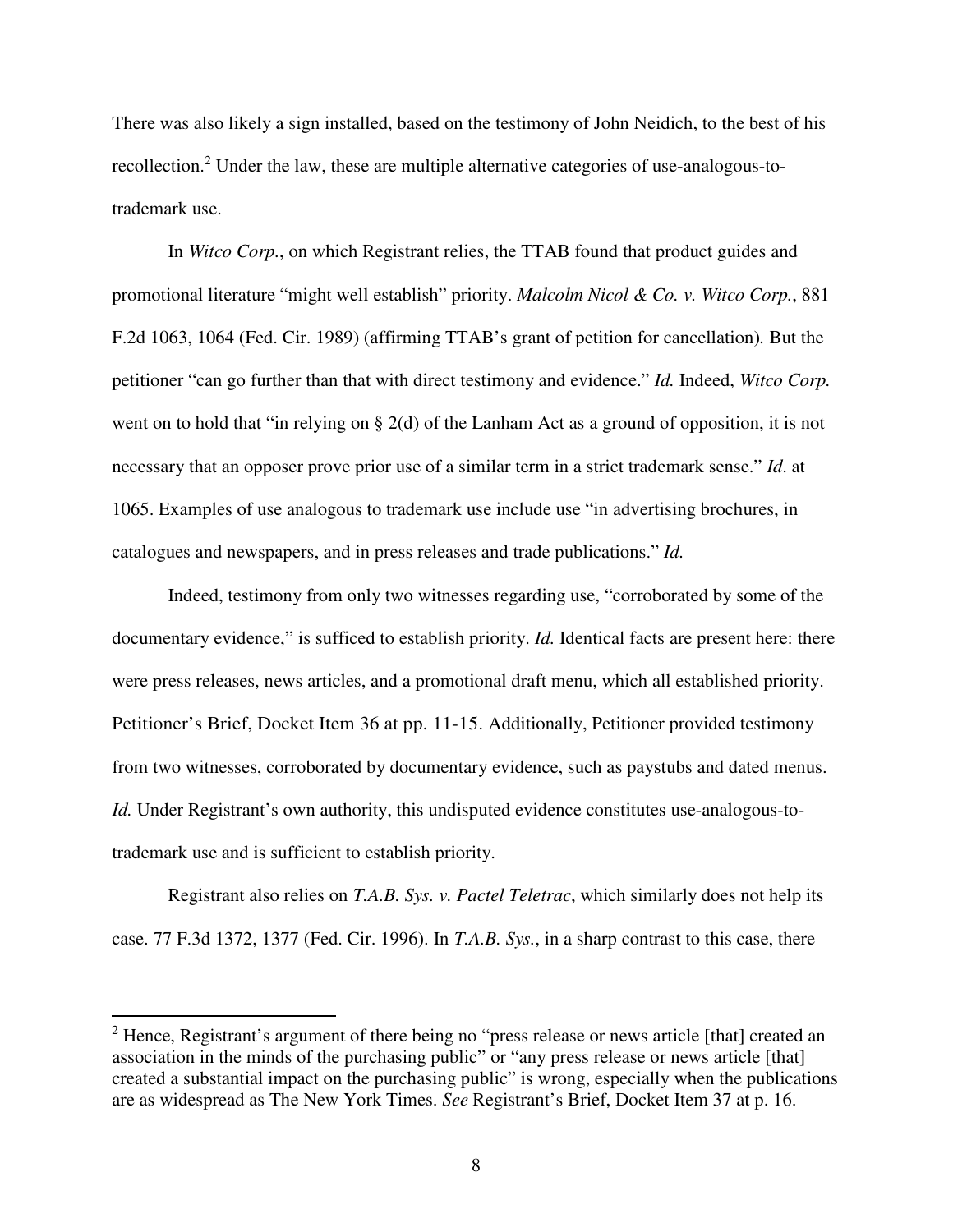was no "air time or any newspaper space was purchased," no ads placed, and no "indication of 'readership.'" *See id.* As discussed in Petitioner's brief at length, meanwhile, there is extensive evidence of both paid PR efforts and independent news articles here—which all predate Registrant's filing date. *See* Petitioner's Brief, Docket Item 36 at pp. 11-15. All of this is more than ample evidence of use-analogous-to-trademark-use. *See Grant St. Grp., Inc.*, No. 2005, 2009 WL 4086582, at \*8 (Sept. 29, 2009) ("[A]nalogous use" can be shown with "indirect evidence regarding the opposer's use of the word or phrase in advertising brochures, catalogs, newspaper ads, and articles in newspapers and trade publications"). The mountain of evidence is certainly enough use-analogous-to-trademark use to establish priority here. *See In Re Cedar Point, Inc.*, 220 U.S.P.Q. (BNA) ¶ 533 (T.T.A.B. Dec. 1, 1983) (citing cases) ("'[U]se analogous to trademark use,' . . . is sufficient" "for purposes of establishing priority in an inter partes proceeding before the Board," even if not sufficient to show use in commerce).

When Petitioner's evidence is viewed as a whole, the totality of circumstances shows both prior use, and use-analogous-to-trademark use, justifying canceling Registrant's mark. *W. Fla. Seafood*, 31 F.3d at 1125–26 (Fed. Cir. 1994).

## **C. Google Street View Maps Are Inaccurate and Cannot Be Considered**

The Board should deny Registrant's request for judicial notice of Google Street View maps, which lack foundation, lack proper authentication, are hearsay, and have limited probative value. *See* Registrant's Brief, Docket Item 37 at p. 11 (34 TTABVUE Exhibits I, J); F.R.E. 801, 901. Registrant attempts to use the alleged "Google Street View on October 2014" for two purposes: (1) to prove that Petitioner's restaurant did not have signage in October 2014 and (2) to discredit John Neidich, who testified that, as best as he could recall, there was a sign in October.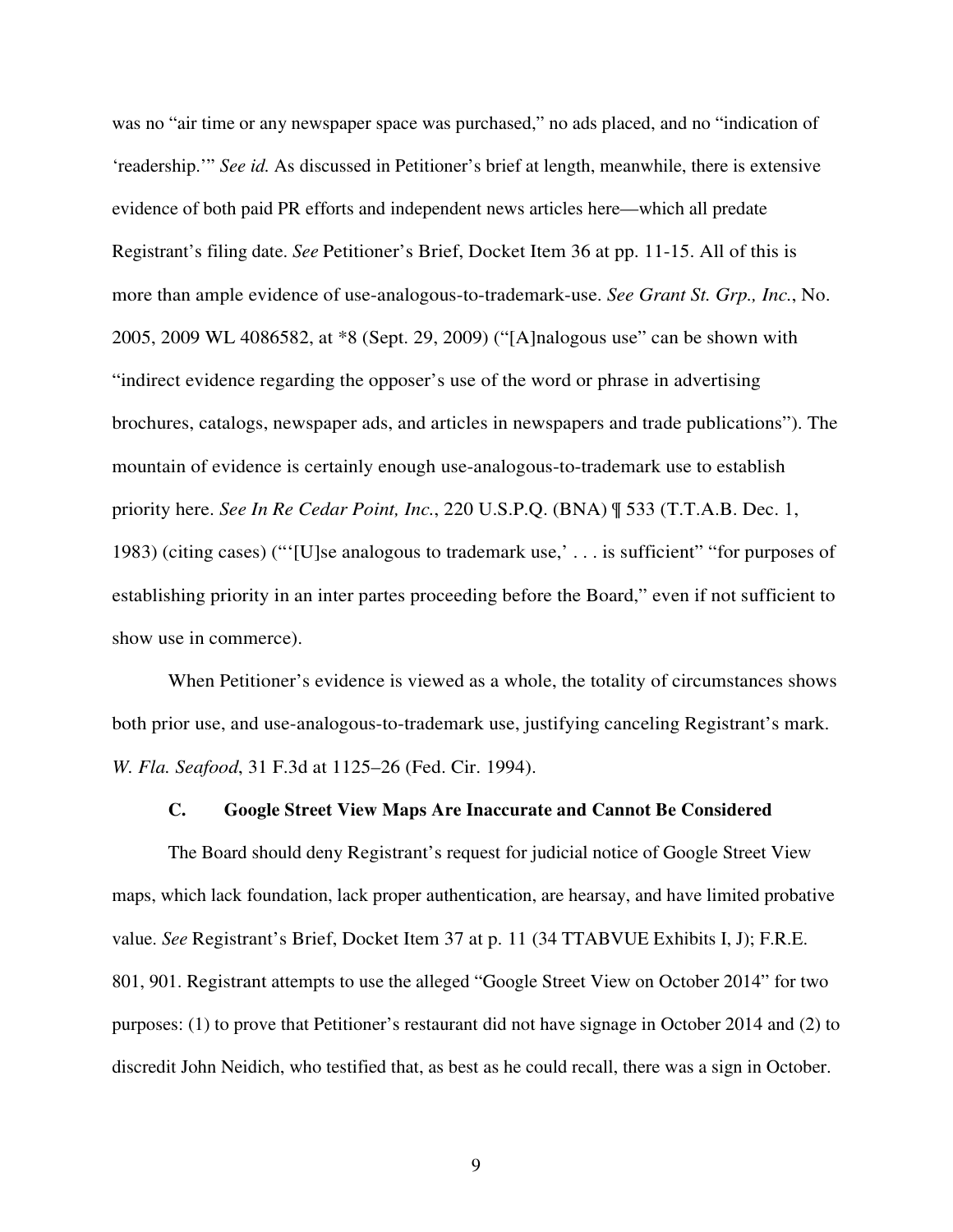As Google itself makes clear: the dates stated on its maps are neither precise, nor accurate: "When viewing historical images, *the date indicated on the time slider means* that the images shown were captured *on or before that date*." *See* "How Images Are Collected," *Historical Images*, at www.support.google.com/earth/answer/6327779?hl=en#zippy=%2Cstreetview-images%2Chistorical-images (last visited November 18, 2021) (emphases added). Once Google collects an image, it needs time to process and post it, including blurring faces and personal information. Without proper authentication, it is impossible to know whether the "October 2014" photo was, in fact, taken before October, such as in September (which would support Petitioner's case and Mr. Neidich's testimony).

Such materials are unreliable and cannot be considered to establish "use," especially where they do not even bear a specific date. *See* 3 McCarthy on Trademarks and Unfair Competition § 20:126.50 (5th ed.) (Internet materials "are not admitted as evidence of the truth of what appears in them"); *Black & Decker Corp. v. Emerson Electric Co.*, 84 USPQ.2d 1482, 1495, 2007 WL 894416, \*1 (T.T.A.B. 2007) (web page evidence did not prove use, did not establish that products were actually for sale, and is "normally not acceptable for a notice of reliance"); *Bb Online Uk Ltd.*, No. 91193054 91193815, 2012 WL 10702525, at \*5 (Feb. 8, 2012) (internet archive "evidence is not of such a nature that it removes any genuine dispute with respect to priority of use.").

A "Google Maps image must be authenticated in the same manner as any other photographic evidence before it is admitted in evidence." *City of Miami v. Kho*, 290 So. 3d 942, 944 (Fla. Dist. Ct. App. 2019) (The plaintiff "did not present any evidence as to the operating capabilities or condition of the equipment used by Google Maps. There also was no testimony as to the procedures employed by Google Maps in taking the photograph."). This rule is even more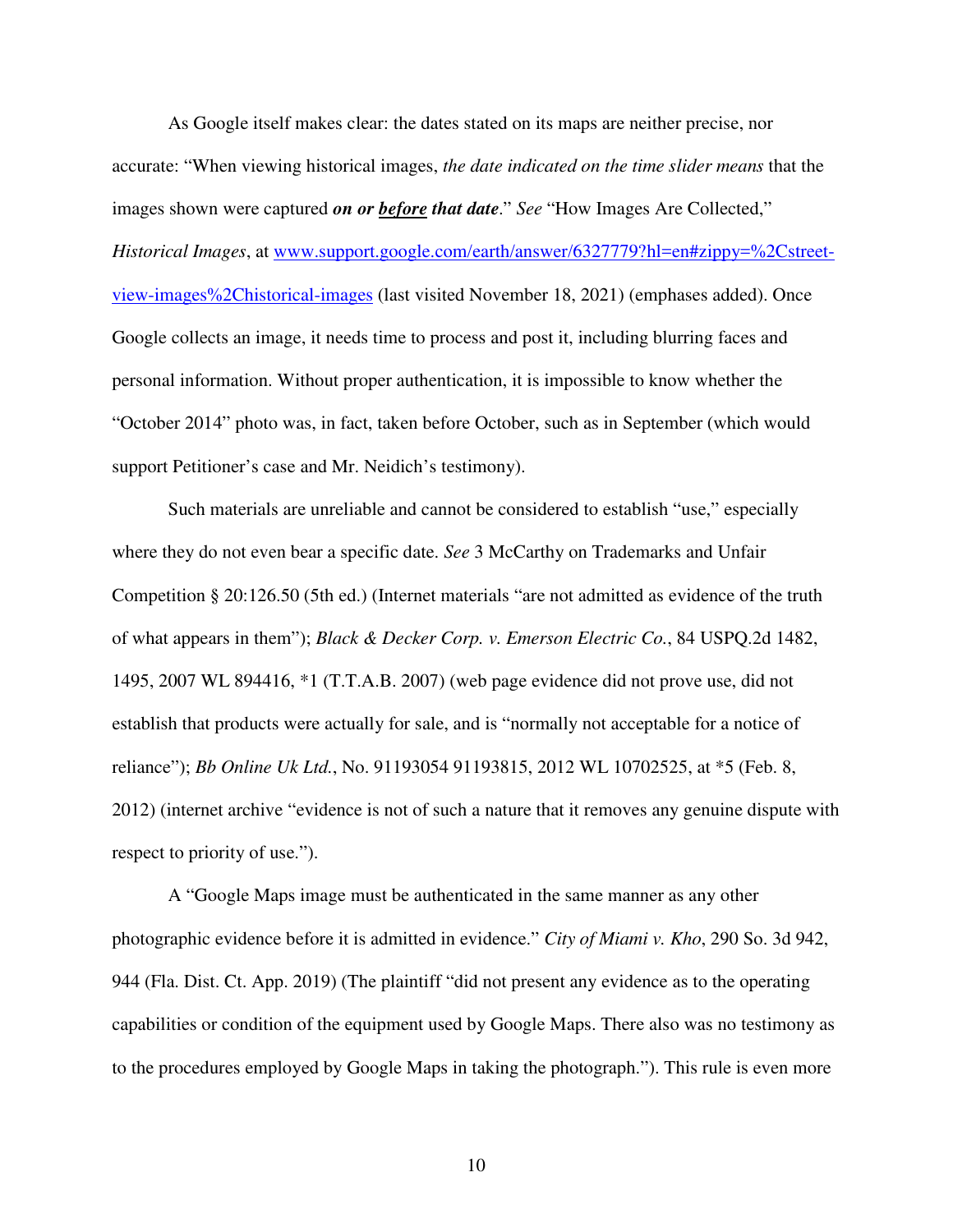important where the information on the map is used to authenticate not just the location but the *date* on which the image was purportedly taken.

In *Spiritline Cruises LLC*, Opposer sought "to rely on the Wayback Machine evidence … not only for what these pages show on their face, but also to establish that third-party websites displayed [the name] *on various dates in the past*." *Spiritline Cruises LLC*, No. 91224000, 2020 WL 636467, at \*4 (Feb. 7, 2020) (emphasis in original). The Board made it clear that, to establish that these dates were accurate, "Opposer needed to, and properly did, use appropriate witness testimony to authenticate the printouts and lay the foundation to support that intended evidentiary use." *Id.* Such authentication is lacking here. *See* 3 McCarthy on Trademarks and Unfair Competition § 20:126.50 (5th ed.) ("[T]o prove that the pages in fact displayed the marks on certain dates in the past, they must be authenticated by an affidavit from an appropriate employee of the Internet Archive.").

Additionally, these exhibits are inadmissible hearsay because Registrant is attempting to use this map for the truth of the matter—by arguing that the "October 2014" date image is a true and accurate date of when there was no signage on the restaurant. *See id.* ("Because it is hearsay, internet evidence is not proof of the truth of anything stated in it."). For all these reasons, the Board should strike these Exhibits and exclude Google maps from consideration.

### **D. Registrant's Brief Makes Inaccurate and Unsupported Claims**

Registrant's brief is ridden with false assertions. For example, it falsely claims it "is undisputed that the Petitioner's restaurant was not open for business on the date that Registrant filed its application on October 6, 2014." Registrant's Brief, Docket Item 37 at p. 8.

Registrant goes on to attack Petitioner's credibility for its alleged refusal "to response [sic] to basic interrogatory requests on the opening of its restaurant." *Id.* In doing so, it loses any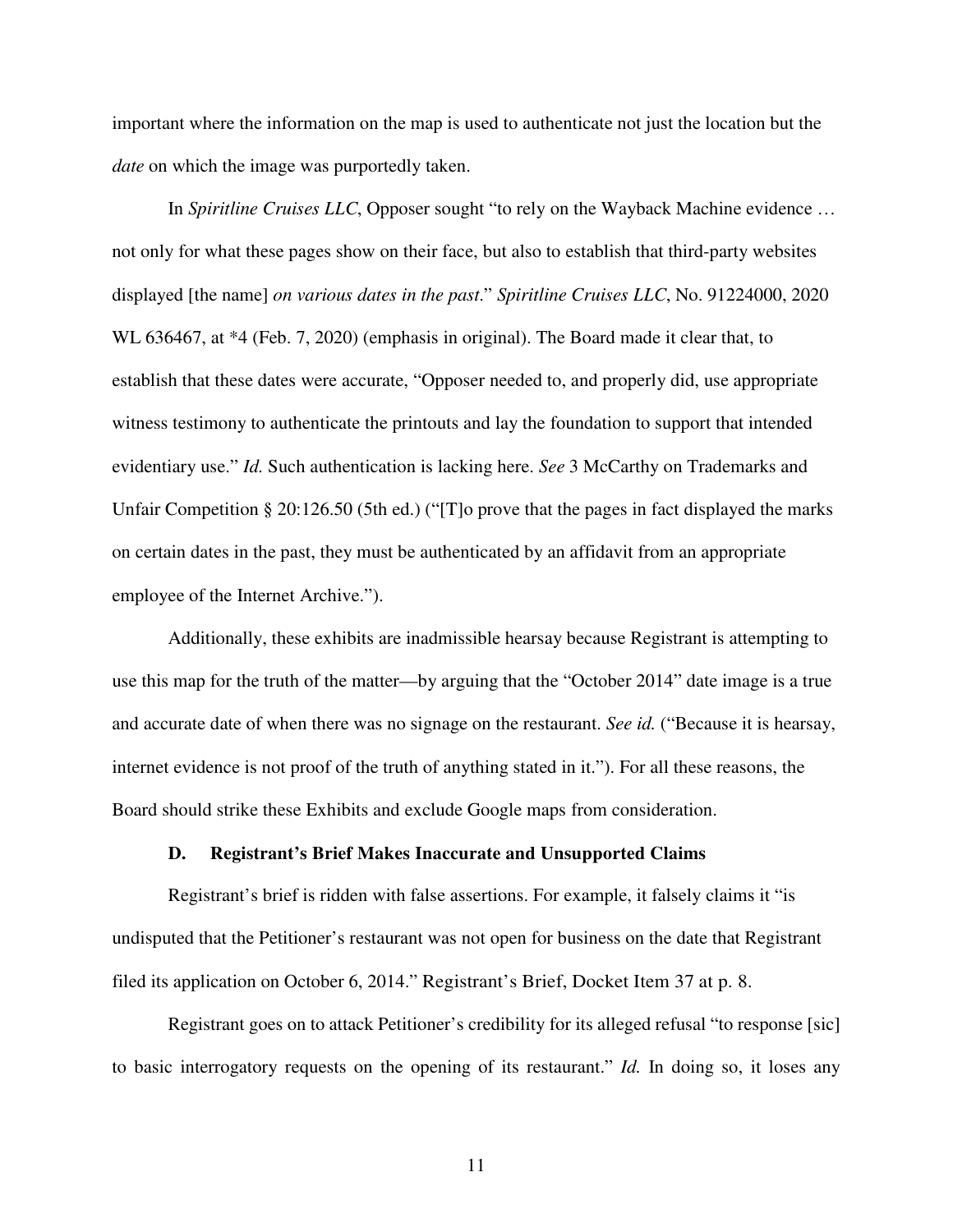remaining credibility, since it knows full well it *never moved to compel* these responses. The Board cannot draw adverse inferences as to credibility against a party whose discovery responses were not timely compelled. *Seligman & Latz, Inc. v. Merit Mercantile Corp.*, 222 USPQ 720, 723 (TTAB 1984). Under a well-established precedent, a "party that receives responses it believes inadequate but fails to file a motion to test sufficiency of response, *may not* thereafter complain about its insufficiency." *H.D. Lee Co. v. Maidenform Inc.*, 87 USPQ.2d 1715, 1719 (TTAB 2008) (emphasis added); *see also Time Warner Entertainment Co. v. Jones*, 65 USPQ.2d 1650, 1656 (TTAB 2002) (having failed to move to compel, defendant cannot later complain that interrogatory responses were inadequate); TBMP § 523.04 ("If a party that served a request for discovery receives a response . . . it believes to be inadequate, but fails to file a motion to challenge the sufficiency of the response, it may not thereafter be heard to complain about the sufficiency thereof.").

Next, Registrant argues that the date of Petitioner's restaurant's opening must be presumed to fall on the last day of October because the initial registration—since corrected—did not specify the date. Registrant's Brief, Docket Item 37 at p. 7. This argument is a red herring. As Registrant itself admits, Petitioner's amendment (accepted by the PTO), "asserted a first use and first use in interstate commerce at least as early as September 7, 2014." *Id.* 

Finally, Registrant improperly challenges Petitioner's July 2, 2021 Third Notice of Reliance as untimely, falsely claiming it was consented to "only to the extent that it was in response to any late discovery production by Registrant (which there was none)." *Id.* at p. 15, n. 3. This is a misrepresentation. On June 2, 2021, Registrant took a deposition of John Neidich, at which—for the first time—Registrant disclosed the exhibit it now tries to use in these proceedings. (Google maps—34 TTABVUE Exhibits I, J). It was in response to that new exhibit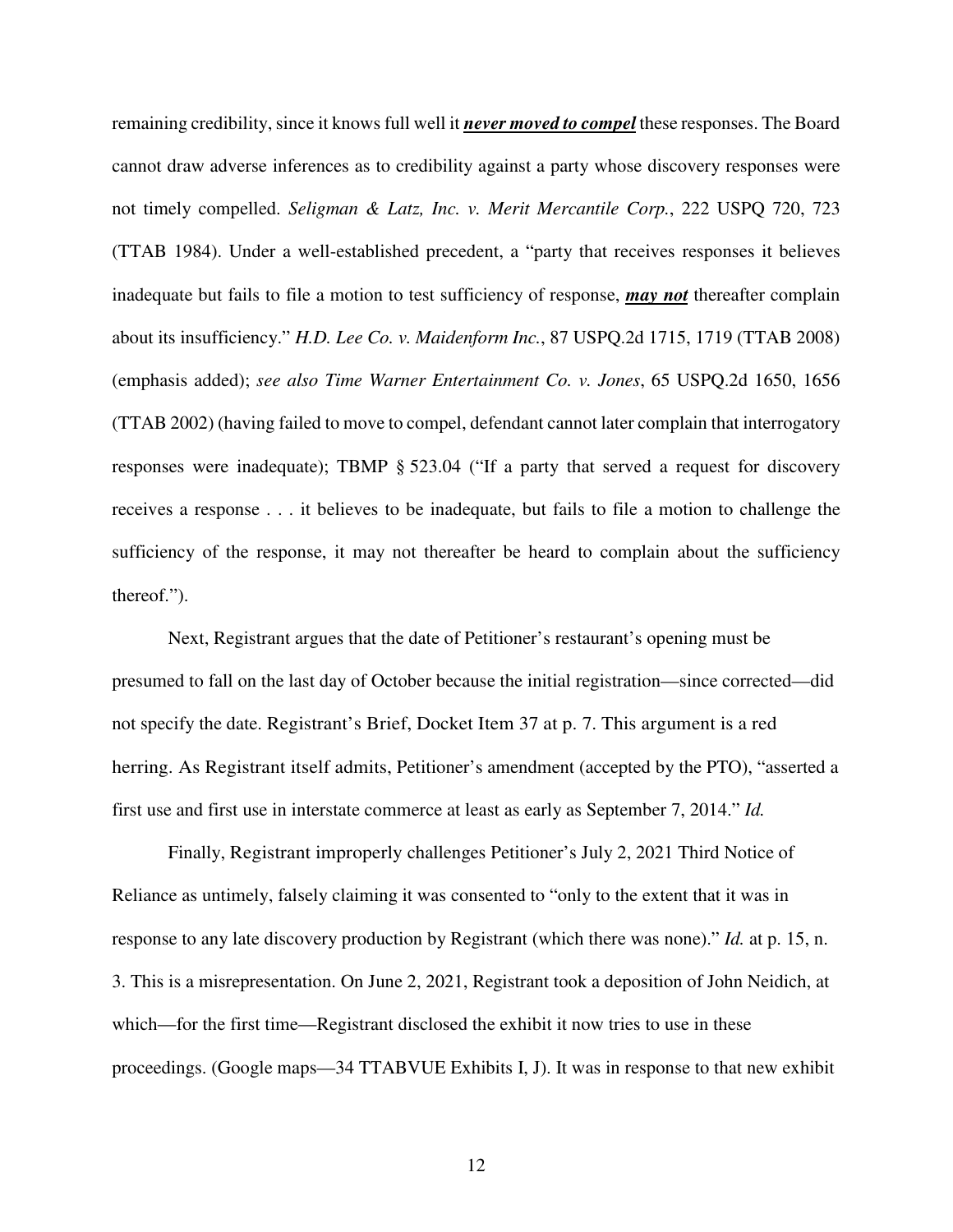that the Third Notice of Reliance was filed.

### **E. Registrant's Registration Is Void Ab Initio**

The Registrant admits that the date of first use listed in the Registration Certificate is October 3, 2016, which renders its registration void. *See* Registrant's Brief, Docket Item 37 at p. 18. It is immaterial that Registrant *now* seeks to correct it. Registrant's failure to take *any* steps to correct this alleged "error" throughout these entire proceedings caused Petitioner to rely on this stated date, to its detriment. At this stage in the proceedings, this is not a simple error but a material error, which requires cancellation of Registrant's registration. This is because, where "correction of a USPTO error would result in a material change such that republication is required . . . , the error can be corrected *only* by canceling the registration as inadvertently issued and republishing the mark with the correct information." TMEP § 1609.10(a) (emphasis added). Then, if the new "registration is not successfully opposed, the USPTO will issue a new certificate of registration with a new registration date." *Id.* This is an alternative basis through which Petitioner has successfully established its rights to the mark at issue, and Respondent cannot avoid this bar.

## **III. CONCLUSION**

Petitioner has met its burden to prove prior use in commerce, as well as use-analogousto-trademark use. Therefore, the Board should grant the Petitioner's Petition for Cancellation and cancel Reg. No. 5,008,661.

Respectfully submitted,

By: /Andrew D. Skale/ Andrew D. Skale Mintz, Levin, Cohn, Ferris, Glovsky, and Popeo, P.C. 3580 Carmel Mountain Road Suite 300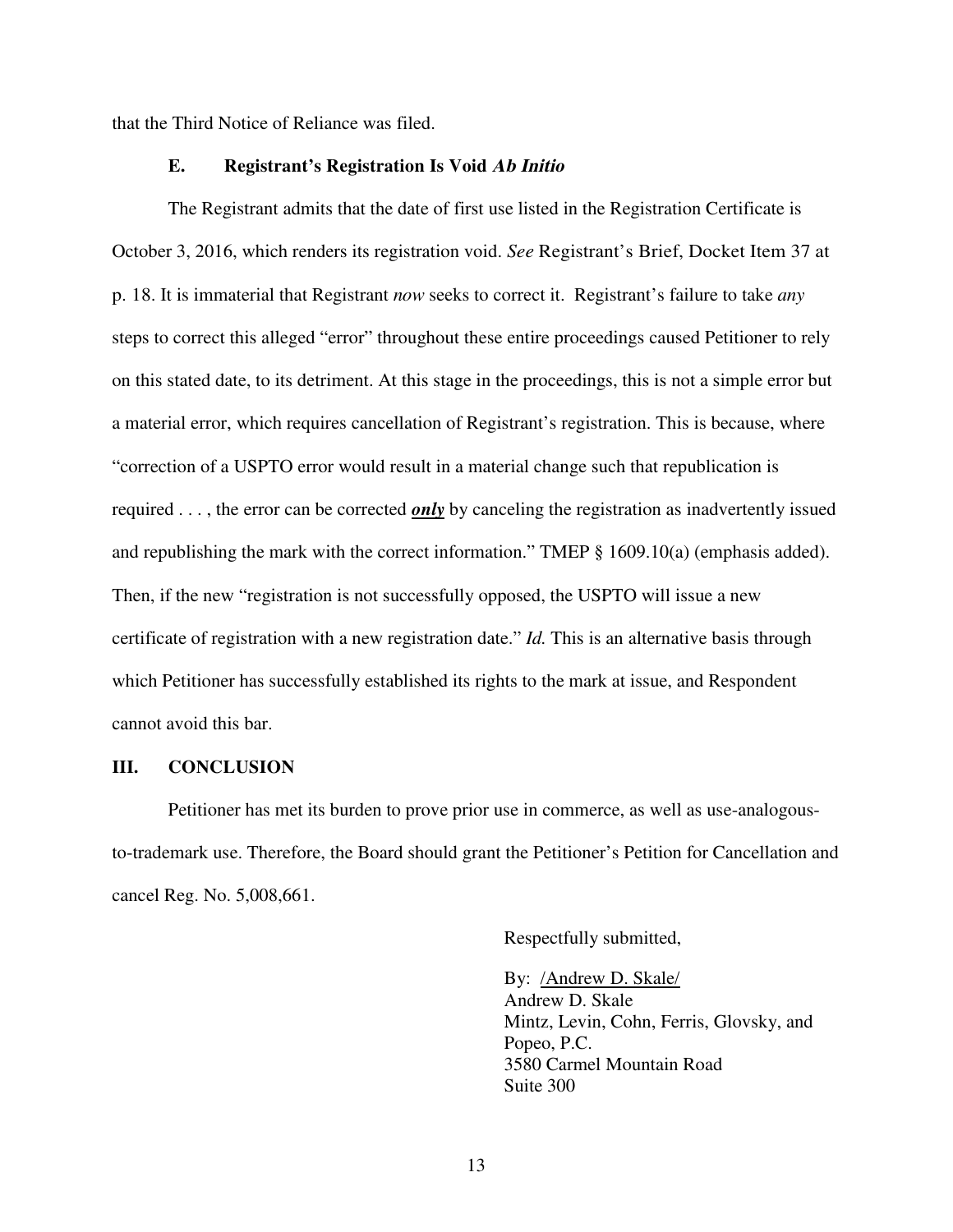San Diego, CA. 92130 Tel: 858-314-1500 Fax: 858-314-1501 E-mail: adskale@mintz.com

Attorneys for Petitioner JNF, LLC

Date: December 2, 2021